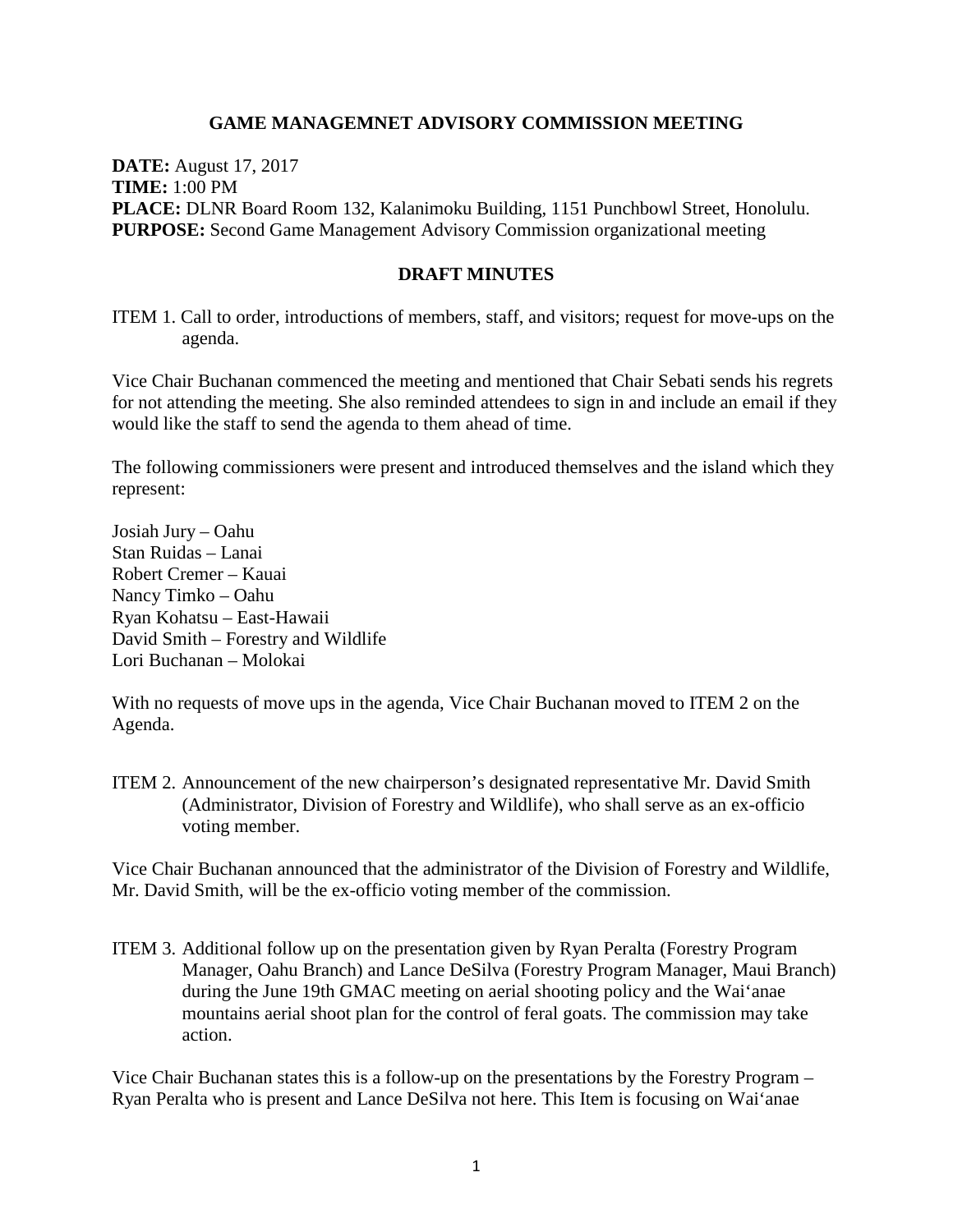mountains aerial shooting plan in the first meeting. Open for discussion to the commissioners for any follow-up questions or discussions. Also, there is a letter for the commission to consider – but that can wait until after the questions and discussions. Any questions, commissioners?

Commissioner Josiah Jury (Oahu) believes that there were some positive outreach efforts/measures that were made toward the Wai'anae and Nanakuli neighborhood boards. DLNR-DOFAW is doing their due diligence for the outreach and Dr. Sturm also attended the meetings but could not attend this one so I have passed out a copy of their suggestions to everyone at the meeting today. **Vice Chair Buchanan clarified Jury's comment by asking if the Department is doing their due diligence in meeting with the neighborhood from the west side.** Commissioner Jury responds, there was a resolution proposed by the board in Wai'anae and given to Dr. Sturm on what they feel might be a way to access the meat. The biggest issue was the meat salvage of the carcasses left over from the aerial shooting. Vice Chair Buchanan stated that the Chair is in receipt of a letter form the Waianae cost neighborhood board and its states, "resolution on meat salvage from aerial eradication." Asked Dr. Shaya Honarvar (DOFAW-Game Program Coordinator) if there were copies for the public, to which Dr. Honarvar replied that it is included in the public folder. Vice Chair Buchanan asked what are they asking in the letter? Commissioner Jury clarified that the letter was received from Dr. Sturm and that this is what they came up with in regards to what they thought would help in the meat salvage and expressed that towards the Forestry Manager and is in collaboration with them at this point. And that is the extent of my knowledge on this topic. **Vice Chair Buchanan read a portion of the letter that states, "therefore be it resolved that the committee on parks, land and natural resources under Wai'anae coast neighborhood board supports both hunter access and to voluntarily construct goat traps as a mean to control." Do they mean this as opposed to aerial shooting or in conjunction with?** Commissioner Jury – It is in conjunction with. I interpret it is that they understanding what the state efforts are and they want to worry about the meat salvage and they want to have an additional tool that the public would try and do some trapping or at least make efforts to salvage the meat. Vice Chair Buchanan reads (page 2), "permission to voluntarily construct both traps as a means to control population and eliminate future unnecessary efforts to destroy herds via aerial shooting." Then it goes on to say, "They want DOFAW to support the policy and collaborate with hunters to gain access to Makaha valley for hunting." Commissioner Jury stated that at that point they were asking DOFAW to work with them with board of water supply. Which DOFAW has reached out to board of water supply, but are still awaiting a response from them because topography wise that would be the best place to put any kind of goat traps. Vice Chair Buchanan asked when the resolution was created. Asked if DOFAW had a chance to read the letter yet. Commissioner Jury stated that he had received this email this morning.

**Commissioner Robert Cremer asked if anyone was taking meeting notes at the neighborhood board meetings?** Commissioner Jury said that there should have been someone taking minutes and said he can follow-up with that. Ryan Peralta also mentioned that the meetings are recorded on Olelo. Commissioner Cremer requested that the meeting minutes be sent to him.

Commissioner Ryan Kohatsu raised a point in the resolution that may need some expanding, but would like to hear the follow-up on the aerial shooting plan from the forestry program first. Vice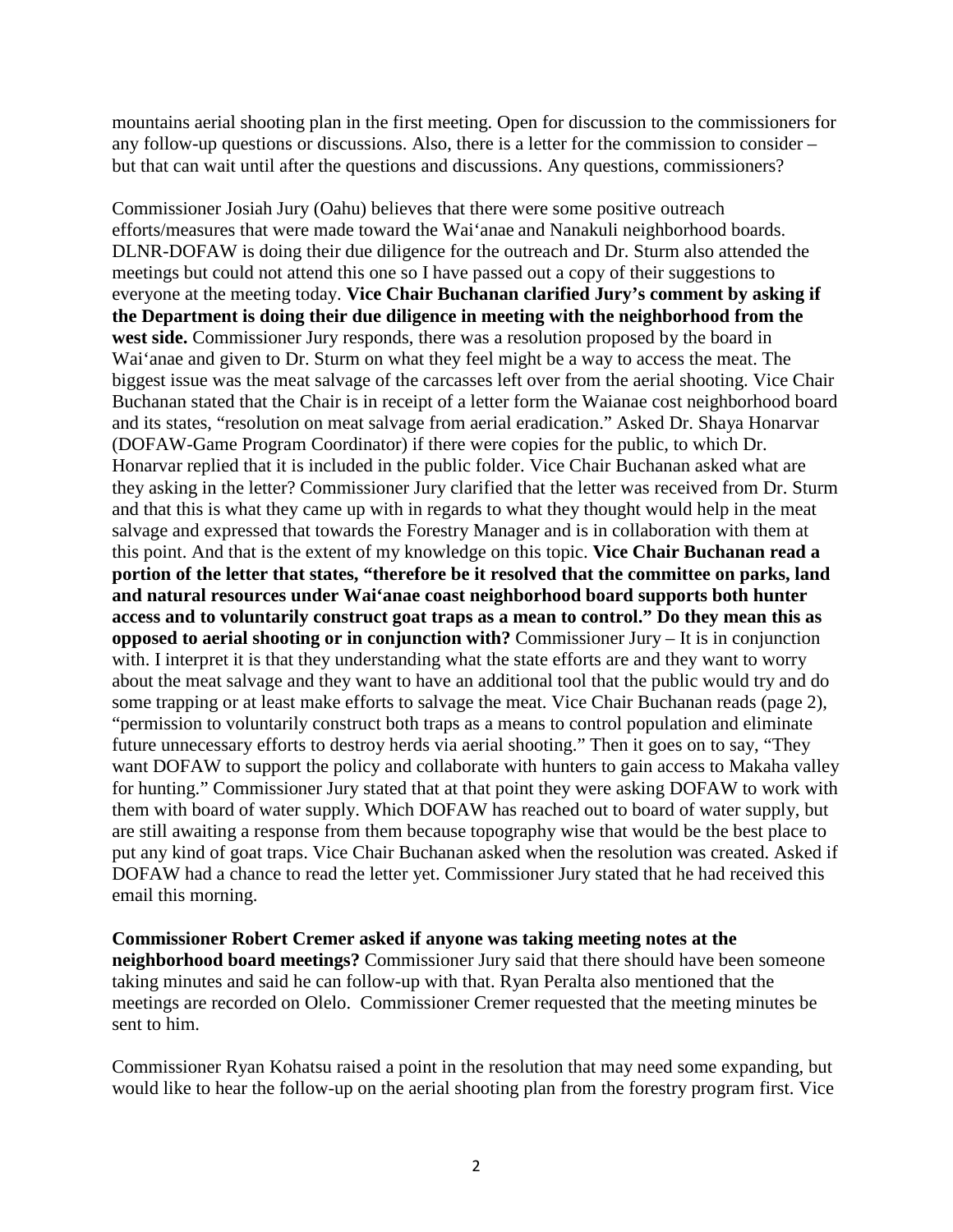Chair Buchanan reminded that this item on the agenda was for staff to answer any questions that the commission may have regarding the aerial shooting plan. Commissioner Kohatsu read from the resolution, "Where as hunters in the community explain the migratory patterns of the goat herds and how the goats from Makua-Keao travel to adjacent ridges and risked being wiped out completely from these eradication practices." So, understanding that the goal is zero, I also understand that the lower part of that ridge may or may not be critical to watershed function and also very adjacent to the hunting area and the hunters do understand that the goats seek shelter in that area during rifle or archery hunting. Migration will constantly be an issue. **How critical is the top of that ridge to the watershed, how far does it go down watershed function wise and is it necessary to conduct the shooting in that section? Addressing the concern that this is a safety area for hunters and that it would decimate their current level of supply. Map of aerial shoot includes some portions of native forests section and I can agree that it's important, however, for the lower portion of the ridge I am not entirely sure what the land type is. And of course the question of ingress comes up. How would you address these concerns?** Ryan Peralta stated that Makaha is under the jurisdiction of the Board Water Supply and they are a land managing entity as well. Lands set aside for the Board Water Supply are for watershed purposes, much like the forest reserves. The difference between DOFAW and Board Water Supply is that DOFAW is a more multi-user approach to land management where as Board Water Supply is only concerned about watersheds; no recreation, camping, hunting, or hardly anything at all. So, they're not interested in maintaining goat populations on their lands regardless of the adjacent land owners management philosophies. In Makaha, they are coming to us and asking us to do this. I'm speaking for them and thinking what they would say and basically they're not interested in goat populations. They're just trying to manage watersheds and we're basically assisting them in their land management area. **On that point, Commissioner Kohatsu asked what guarantees that the hunters will have their current populations protected, to which Peralta said there is no guarantee. Commissioner Kohatsu also asked DLNR's view on how critical the ridge is for watershed.** Peralta said that Makaha ridge has been identified as a priority watershed by the Board Water Supply. The two major watersheds in the leeward coast is Waianae kai and Makaha. These hydrologists and specialists in the field of watershed and independently they submitted to us that in their review of watersheds, Makaha is a priority watershed, which is expert testimony that they wrote in paper. **Commissioner Kohatsu askes: If that's the case, wouldn't Makua-Keao itself lie in priority watershed as well with respect to DLNR's view? If they are taking a watershed view, why isn't DLNR eradicating Makua-Keao as well?** Peralta explained that he didn't know why Makua-Keao wasn't considered a priority watershed, which gave us an opportunity to leave Makua-Keao alone for goat hunters. Board Water Supply had scientific models that explained why it was determined as that. David Smith added that they identified those areas as priority watersheds years ago and put in this infrastructure, including wells and pipes, so a lot of it is based on that and protecting those areas in a practical sense. Commissioner, Kohatsu, ingress will always be an issue. Goats will constantly leave the hunting area and go to these grounds and get eradicated. Peralta, this project will definitely impact the hunting opportunity in Makua-Keao. We're not going to lie. Vice Chair Buchanan mentioned that the watershed planner could better answer his questions pertaining to watersheds. **Commissioner Kohatsu asked, are there any methods to keep the goats in the hunting area versus having them leave that area to get eradicated? Are there any water units?** Peralta - there's water units in Makua-Keao for birds. **Commissioner Kohatsu, would the state be willing to use purely state funds for the construction of water units to maintain**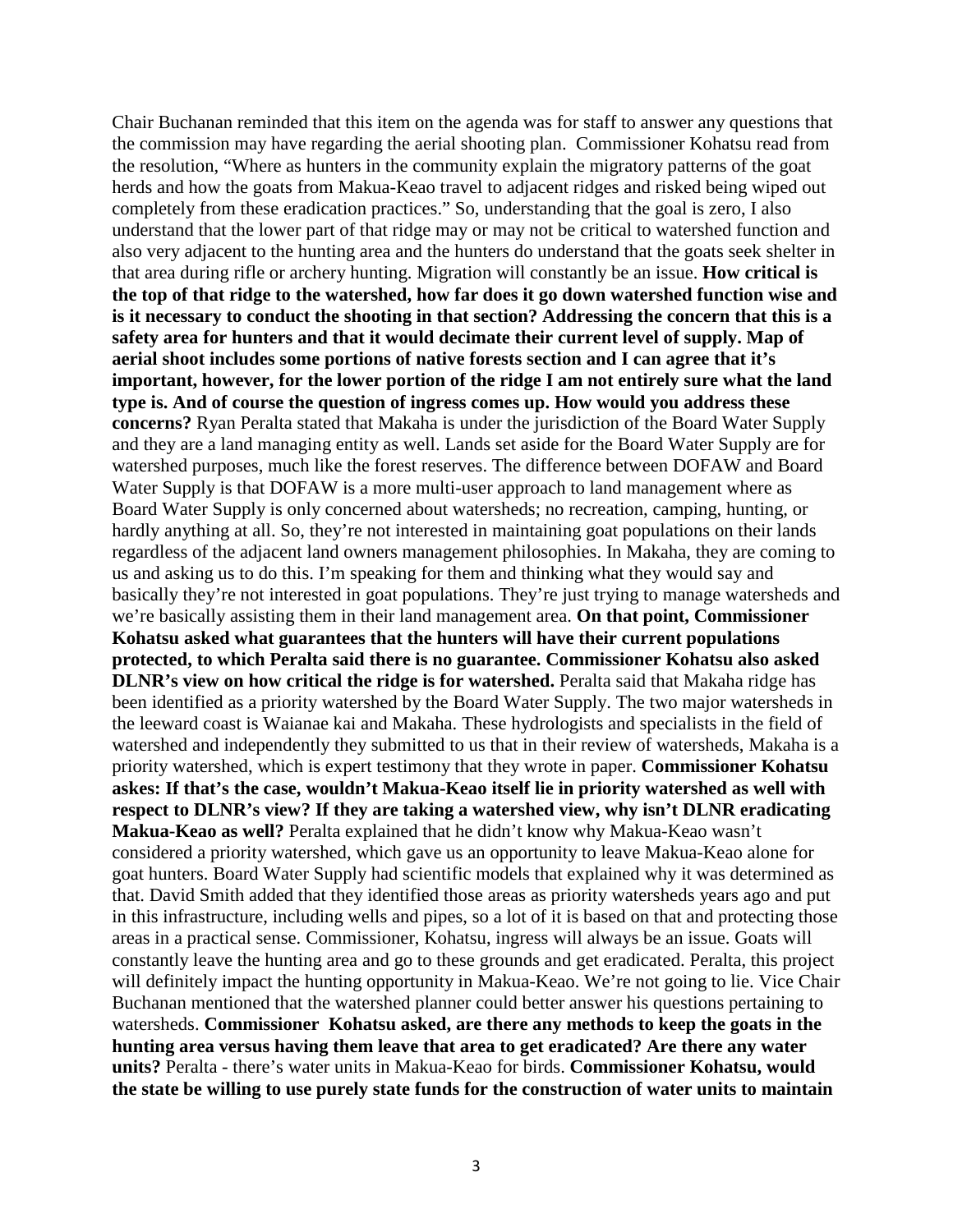**goat herds within the hunting area and prevent them from venturing off into the critical watershed that Board Water Supply has designated?** Peralta deferred the question to Jason Misaki who introduced himself as the district biologist for DOFAW and answered that they would consider that option to enhance game management, as long as the goal of watershed protection in the forest reserves are met and so we have examples of different areas that have integrative plans to manage both game and our native and non-game species. So, it would be a long, complicated process, but it's part of our due diligence to do that and to provide opportunities to the hunters. Comissioner Kohatsu replied that there are more creative ways to keep them in where you want them and keep them away from where you don't want them. I know it's a challenge, like on the big island, with section 7 and using Federal funds but it's something to consider. David Smith suggested a fence to keep them from going back and forth. Commissioner Robert Cremer added that they asked that in the first commission meeting and they said it was too costly. Peralta mentioned that they were talking about the whole project area. It might be possible to do Mahaka, but we don't own that land. We can discuss more on that, but we don't have the money to fence, we have money for the aerial shooting. Mr. David Smith said that it was a concept that was brought up in the past, and we've never fenced an area in for game management, but I don't know the feasibility on that. Just throwing it out there. Commissioner Kohatsu, I know that a part of the environmental community is to fence in hunting areas, as a commissioner I would like to avoid if possible. Just because the sensitive areas are smaller than the public hunting areas, so economically it would make more sense to fence in the environmentally sensitive than the non-environmentally sensitive. Commissioner Cremer mentioned that the biggest problem for him is that animals migrate for better habitat during different seasons and the concern that commissioner Kohatsu brings up is the same concern he has because during the hunting season, the goats will move up to higher grounds same as in Kauai. Go to in accessible areas. Goats move depending on rain, water units may help keep the goats from migrating out of the hunting area. That would be a great idea. Every animal move with pressure and with seasons.

Peralta updated the commission: we were asked to come back to do a second Waianae Kai neighborhood board meeting to present the presentation that the commission saw, went back two weeks later because not enough people where at the first meeting and they wanted to call more people to do a more focus group. Had more dialogue. We also did a neighborhood meeting at Nanakuli, again they asked us to go back for a second meeting. Neighborhood meetings were good because we were able to identify who the goat hunters were, there's no organized association of goat hunters. We got their contact info and now we can actually talk to the right people. Some things that came out of this meeting were they wanted access to the Waianae Kai forest reserve/public hunting area. Someone emailed requesting access through a particular TMK, which we don't have control because it's not state land, but we are trying to get in touch with the land manager for that area to see if we can work things out. He also talked to the owner of Waianae Kai Valley Ranch, thinking that TMK was his property, and he is interested in allowing public access through his property, but he co-leases. He is currently in contact with the other owner and will get in contact with her shortly. DOFAW is in between the hunters and the land owner, so it would help if the commission can support DOFAW. One hunter brought up wanting to have capture pens in Makaha, but we do not manage that land, Board Water Supply manages that land, we recommended that he writes a letter about his proposal and include that DOFAW has no objections to it. Peralta also called and emailed the land management division of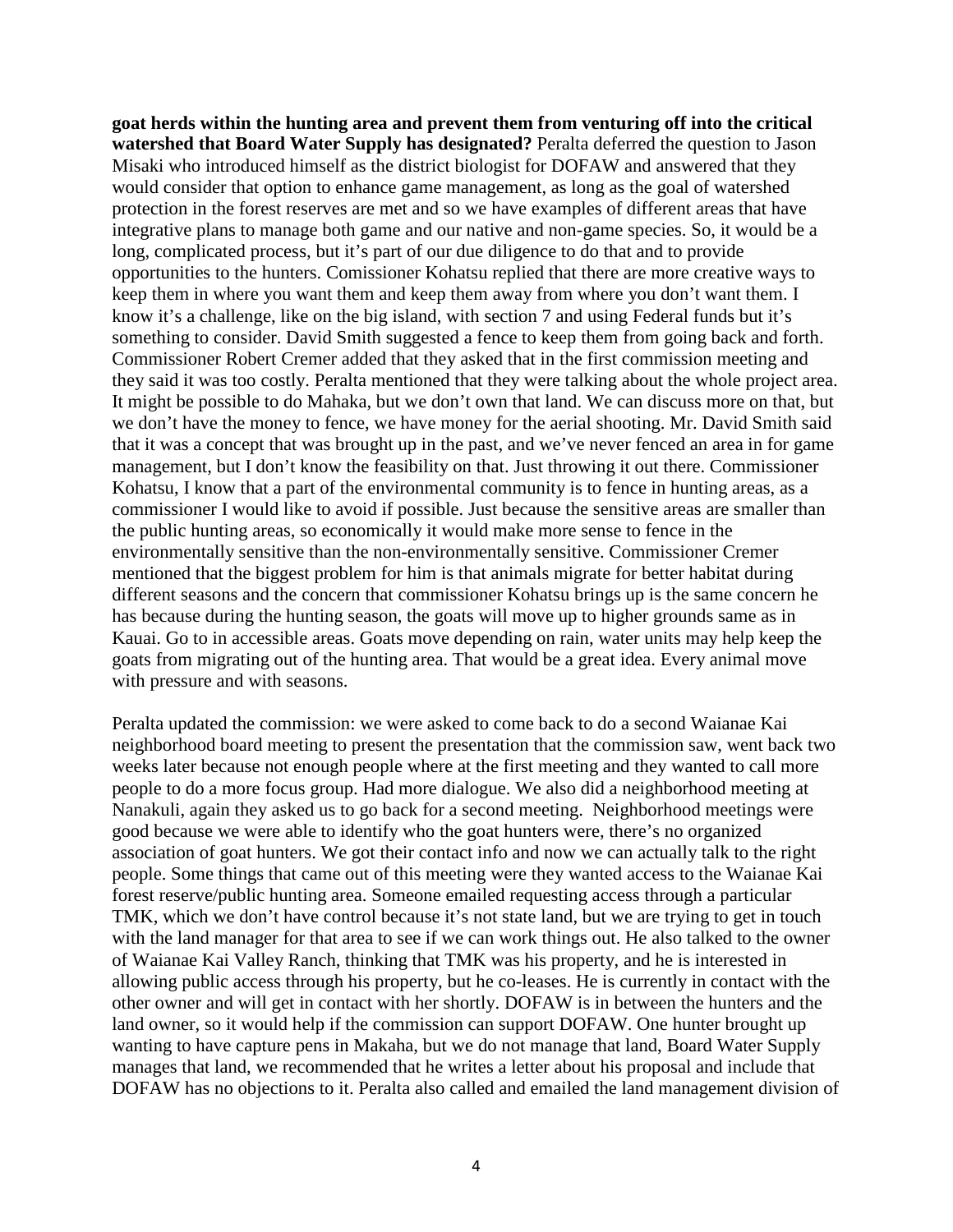Board Water Supply saying that DOFAW can discuss the proposal with them if they wish. For meat salvaging, after the aerial shooting period ends, hunters with permits can go in and salvage as much they want. So, we collected a list of names and emails, I asked everyone to get me their contact info and I will give them a permit to salvage the meat but no one has gotten back to me yet. Another concern is the impact to the watershed with nutrient overload from the carcasses. Studies have shown that the long-term benefits outweighs the short term spike. We took water quality before the project began, and we already have plans to take them again after the project, so we will see whether or not it will affect the water quality. Vice Chair Buchanan thanked Peralta for the update and taking the extra effort to connect with the community. Commissioner Kohatsu asked if there is a time where there isn't a hunting season for Makua-Keao? Jason Misaki replied that it is closed during bird season, November to end of January. Closed for mammals, open for birds.

**Commissioner Kohatsu asked: is there an urgent need to fly immediately? Possible to fly after rifle season?** Jason Misaki said there is no specific date, so we will be able to take that into consideration. Commissioner Kohatsu, even though there will always be ingress, it would be good to give a little buffer. Jason Misaki added that in the meetings with the community, they expressed that they understand that we have to do this, they didn't question that. It was a matter of keeping them informed and allow them opportunities to meat salvage or trap, so we're actively pursuing that. Got to know where they are with this, what we're doing and their okay with it. They want have more access and meat salvaging and we can make that happen. Commissioner Kohatsu agrees with Misaki's community assessment, but his view is of that of the hunters', that's all.

**Vice Chair Buchanan asked Jason Misaki: if the community knows that they plan for zero tolerance and if they're okay with that?** Jason Misaki replied yes with the exception of Makua-Keao because DOFAW won't be doing any kind of control there. Commissioner Cremer expressed his appreciation for the outreach. Commissioner Jury also shared his appreciation for the outreach, being from Waianae. He read a portion of the bill that started this commission stating, "The legislation finds that the enhancement and maintenance of public hunting opportunities for subsistence and recreation purposes are of critical importance to the state and its people…a coordinated resource management effort involving stakeholders is needed to prevent and offset the loss of public hunting areas and hunting opportunities." Looking at an offset for a public hunting area that will be lost for goats and just hoping to continue to get updates on how that state is pursuing this offset for the loss of hunting in that area. **Commissioner Timko asked when the second meeting presentation in Nanakuli was going**  to be, to which Peralta answered the 31<sup>st</sup> of August at 7:00 pm at Kawaihona right when you enter Nanakuli on the left hand side.

**Vice Chair Buchanan asked how long the project will be and what is the cost to the taxpayers for this type of control because it's difficult to see zero tolerance in an open system, and have you secured funding for the project already?** Peralta said that this project will probably be indefinite because it is an open system. Fencing off the five or six different valleys will cost millions of dollars a piece versus \$40,000 a year, so the cost offset is huge and more economical. We estimate that it will cost \$20,000 a year for the initial missions, then once the numbers are down, it will switch to a maintenance phase which would be about \$8,000 every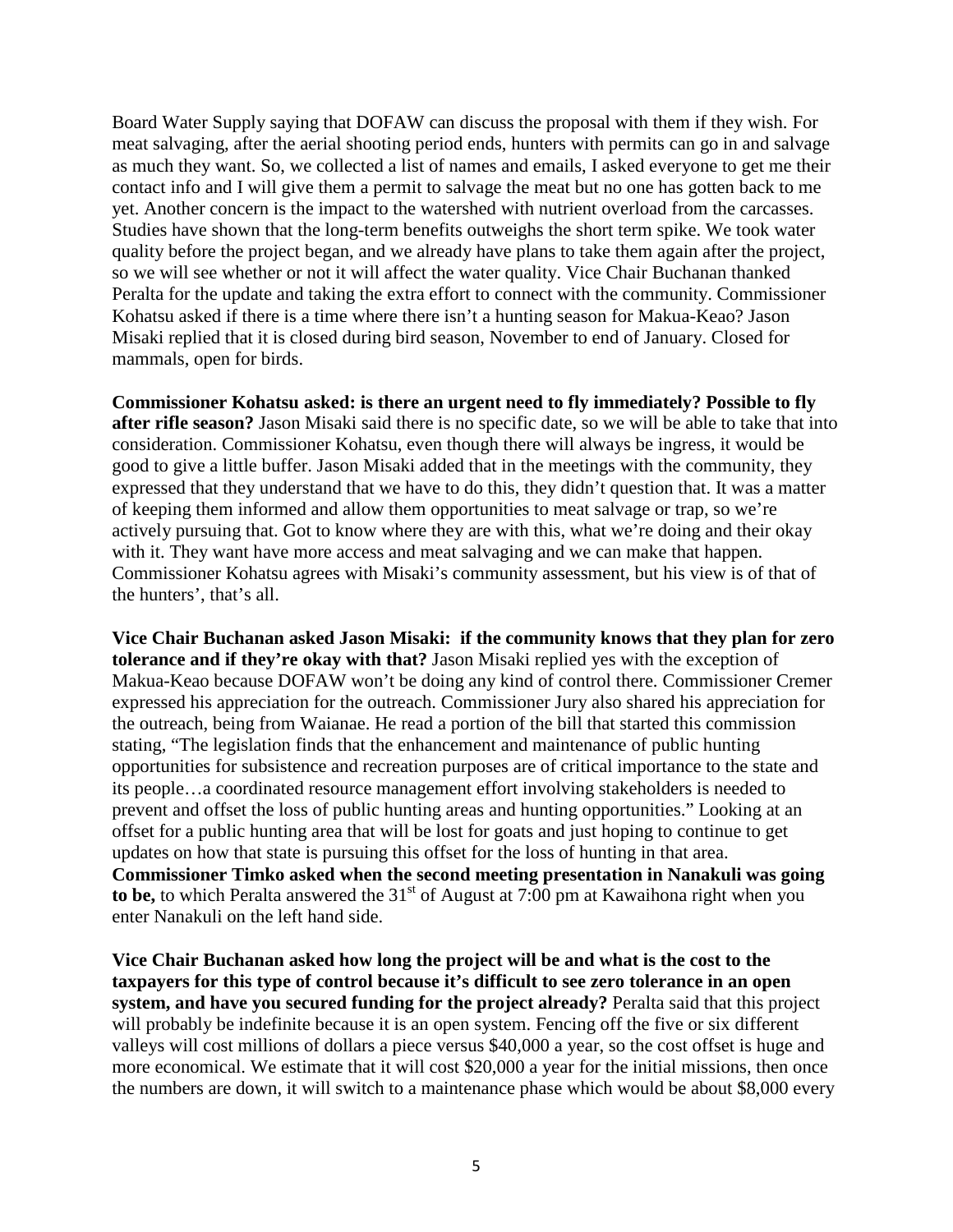year. In comparison to Molokai, during the aerial survey they see about 4,000 goats which is less than what they have in Molokai so we feel that zero tolerance can be reached quicker than 10 years. Also conducted ungulate control projects on Oahu without fences and were able to eradicate all the goats.

**Vice Chair Buchanan, in your outreach to the community, are you clearly conveying this? That this project is an ongoing, long term project with restrictions? She would like the public to really know what they're signing up for.** Peralta, really hopes so and trying to be as transparent as possible. When the area is closed for the shoot, it's about  $6:00 \text{ am} - 2:00 \text{ pm}$  once or twice a quarter during weekdays, so it's for a very short period of time. Looking at the costanalysis, treating Nanakuli, Lualualei, Mokuleia, Kaala NAR, Waianae Kai and Makaha for \$40,000 over a two year increment compared to \$240,000 on watershed management in Waianae kai alone which includes fuel break maintenance, invasive species control, fence maintenance, native tree planting, education and outreach, in that perspective it's good for us.

Vice Chair Buchanan, noticed that DOFAW submitted a letter from mayor Kirk Coldwell in the first meeting for the city and county of Honolulu who is in charge of Board Water Supply, I keep hearing that Board Water Supply is an issue. However, Mayor wrote a letter to Chair Case stating that he's going to help DLNR and think that it's a great idea, feel free to contact us. I think the Department needs to step in and convey what the community is saying because your keep saying its Board Water Supply. She also reiterated that Jason Misaki was agreeable to the possibility of water units and strategic fencing, how would you…who should the commission be talking to in order to push that to the forefront for consideration. Peralta deferred to Mr. David Smith. Smith thinks that the best thing to do is for the hunters on each island to work with their wildlife manager to see where they can get wins. There's a lot of things we can do and we have a great public hunting program. As the Oahu manager in the past, we had really good relationships with hunting organizations, pig hunters association would always come to us for things. When he first started out with DOFAW, people were calling the state for animal control…trap, snare, etc. on private property to try alleviate pig damage, but pig hunters said that they would do that for free and so they started taking the calls and we started this great relationship. We would meet once a month and brainstorm about things, work together on different projects – you have to balance things out, it just depends on the area, but we're always looking for ways to provide opportunities for hunters. In Commissioner Jury's case, the math was done on all the land that we procured into the DOFAW systems and those that were taken out/fenced for native forests/watershed areas, and we had about 11,000 acres on Oahu for areas that were available for hunters. So we just need to look at both sides of the equation to see what are we adding or subtracting. Another important thing for DOFAW and the commission to work together on is enhancing areas that we're doing well and build our success. We're always going to have issues because of our dual mandate, but the big one is where can we build really successfully right now together to get better access, adding acreage and inventory for hunting areas. It's really important for the hunters to know their wildlife managers at DOFAW and work with them directly.

**Vice Chair Buchanan brought up the issue of indemnification. In the MOU, does the state take the indemnification with private citizens on hunting?** David Smith said no. The pig hunters association required insurance and liability waivers through the NRA, so that really helped and it was easy to work with them. That's why he referred a lot of people to Pig Hunting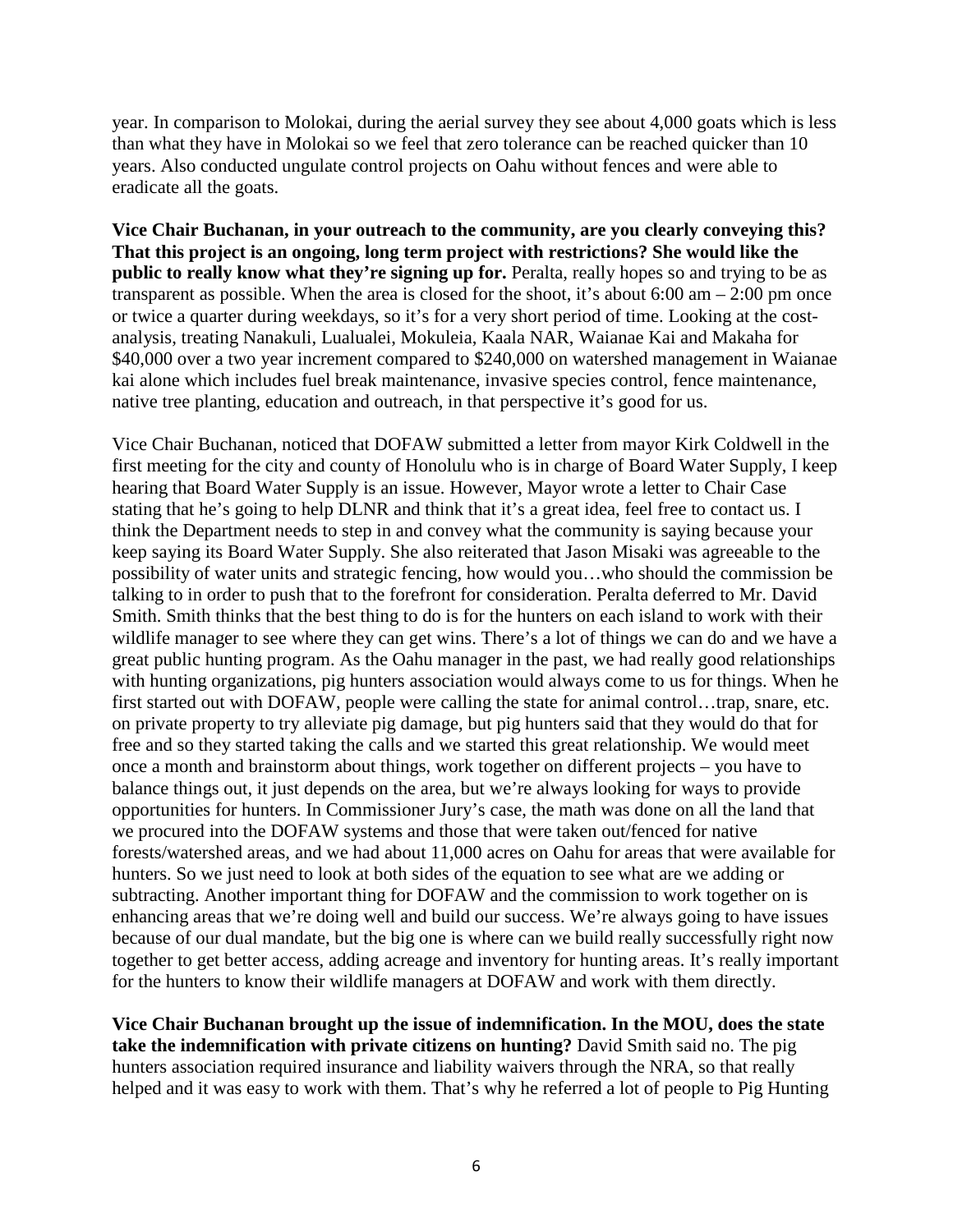Association. DOFAW tries to make the connections between the pig hunters and the private citizens, but there are always setbacks. It's hard for the state to provide liability for hunters especially when it comes to private land issues, but there's always a possibility of creating some kind of access to maybe a few select amount of people. Vice Chair Buchanan clarified that from the Department's perspective, the liability is mostly because is hunting, to which David Smith said it could be anything, even people four-wheeling, etc. Buchanan mentioned that the state indemnifies places that tourist usually frequent, so has the state talked to the AG about it? Mr. David Smith said there was an act that gives land owners some indemnification for providing access, the problem with that is if the private land owner is sued for something that happens on his property, the state has to get legislative approval before they pay for it, so owners get turned off by that. The commission can work with the legislators to pass some kind of indemnification language through, but it would be difficult. However, there are still ways to work together. When Mr. smith worked in the NARS program, he used to escort a select group of hunters to the places where pigs needed to be removed, so it was a win-win. When he tried to get that opened up to where staff was no longer needed, that's when it kind of fell apart because certain people needed their supervision. Commissioner Cremer clarified whether that access was to hunt directly on private land or access through the property onto state lands, to which Mr. Smith answered that it was both. Commissioner Cremer asked if there was a way to lease that section of land needed for access to state land? David Smith replied that it is possible through easements, to which Cremer added that the responsibility would not fall onto the land owner. Mr. Smith said that it's important thing to look for access easements to get into state lands. Cremer mentioned that the greatest concern for land owners is liability. Mr. David Smith stated that in Mokuleia from the road to the forest reserve and for Makua-Keao state wasn't aware that the access road was actually owned by the state rather than the rancher who was allowing certain people into the hunting area. So there is more research needs to be done to see what the state actually owns. Buchanan mentioned that the commission raised the concern about urgency of hiring an access and acquisitions position. Smith added that DOFAW is looking into hiring another position that focuses on just the acquisitions side.

## **Vice Chair Buchanan opened the discussion to the public for testimony, to which two people from the public provided their testimony.**

James Manaku stated, "First, I would like to give a little bit about Waianae. Our water comes from Kaala. That's why Waianae Kai and Makaha valley is a watershed area because it's directly below that. I am totally against the killing of our goats and when you say zero tolerance that means that you want to kill all that meat. I am not sure if you folks know this, but that is you folks responsibility and that is to protect our resources (like the macadamia nuts, it is not from here but it is protected because it is a resource for us). So all these animals that we are talking about become a resource for us and yet there is no talk about how you guys going to replace that. I am really concern about this. The problem with the native species is not on top of the mountain anymore it is in the forest. We have rats and parrots that attack birds and there is no plan to catch them. Or the snails are dying because of the chameleon but no plans to get ride of them. Its not the pig, and the goat causing all these problems but its those animals. All they care about is the ungulates. By the way, I have hunted for many years but I do not have a hunting license but I do gather goats. Because if you look into our constitution article 12 7.1 it says that we allowed to access and gather. It doesn't say that if there are too many animals that we need to get ride of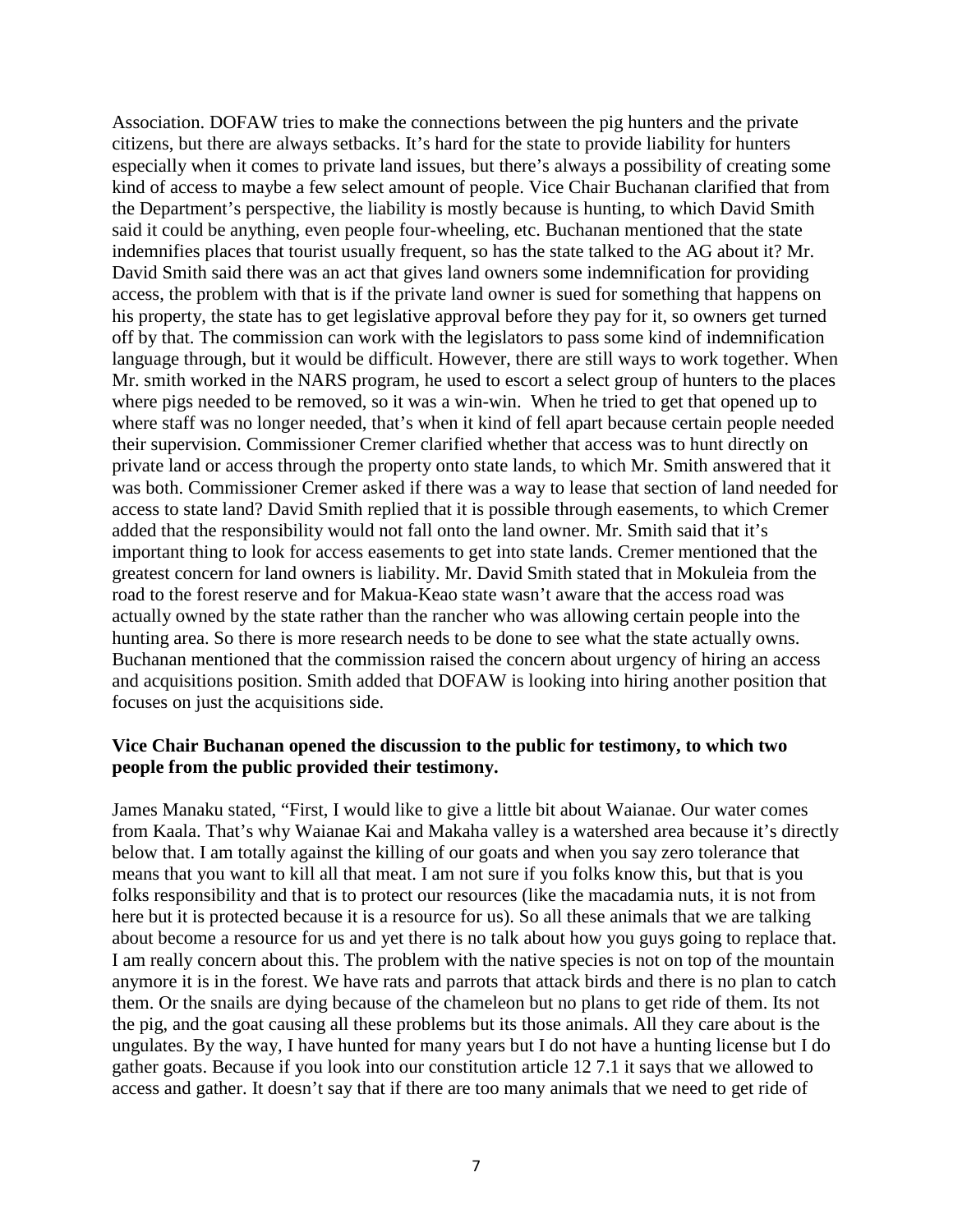them all. Because what is going to happen if we do that? I have 25 grand children and 4 great grand children so far and I am proud of that. But I need to protect the meat that we will need in the future. Again your main responsibility is to protect my resources so I am asking you guys to understand the problem we have here. If you are worried about a population explosion talk to us we would be more than willing to hunt for more. But no, what you guys are going to do is kill them. I am asking you folks what are you going to do today will affect our future generation. I can not see you guys shooting and no one getting the meat.

Vice Chair Buchanan asked the commissioners if they had any questions for Mr. Manaku. (no questions).

Munsta Souza state our resources always should be protected and hunting is what matters the most to me. It is important to pass this to the future generation. I work in conservation, I protect endangered species but I am also a hunter. I built some of the fences and it broke my heart because me and my dad used to hunt those areas. I was supposed to protect those areas for hunting but yet I was the person who built the fences there. I could not even talk to my family about this because they though I am such a back stabber. In that I know there are things that need to be protected. I guess my question to Ryan Peralta is if we could all work together and use people like us who have a lot of experience working in these areas and build the fences in a strategic way and not fence everything in but smaller portions that really need to be fenced. I think if the private land owners are requesting the removal goats than they should be here at this meeting. I want to know why they don't want hunters and are not open to it. If they are against it then they should be here and explain to the commission, why they are against it and not have the State stand here and have to explain why they want to do this. For the aerial shoot and it being indefinite when things happen the animals are going to move so how can not feel that at some point all of the resources are going to be eliminated. I think it is important to work with people like us who are conservationist but also hunters and have seen many different scenarios like this. I am very happy that this commission exists and have been waiting for this for a long time. It is awesome to have this commission and have a voice. I am more than willing to help in any way I can.

# **A question from Commissioner Cremer for Mr. Manaku and Souza: How much the Wai'anae aerial shooting going to affect your resources in the hunting area? How big of a hunting area will be affected by this? How many acres are we talking about?**

Mr. Manaku: the aerial shoot last time was disgusting and the animals were still alive. They are going to kill them all. They will shoot and the herds will move and then come back to the area and get shot. Every time there is aerial shoot it will restrict the resources for the future generation. The area is the whole mountain.

Mr. Souza: It will definitely affect the hunting area that is available to hunters to what degree it is hard to say. Because the goats move and animals adapt and hid from the helicopters. The impact will be hard to gauge. It will depend on area, season and where the herds are at the time of shooting.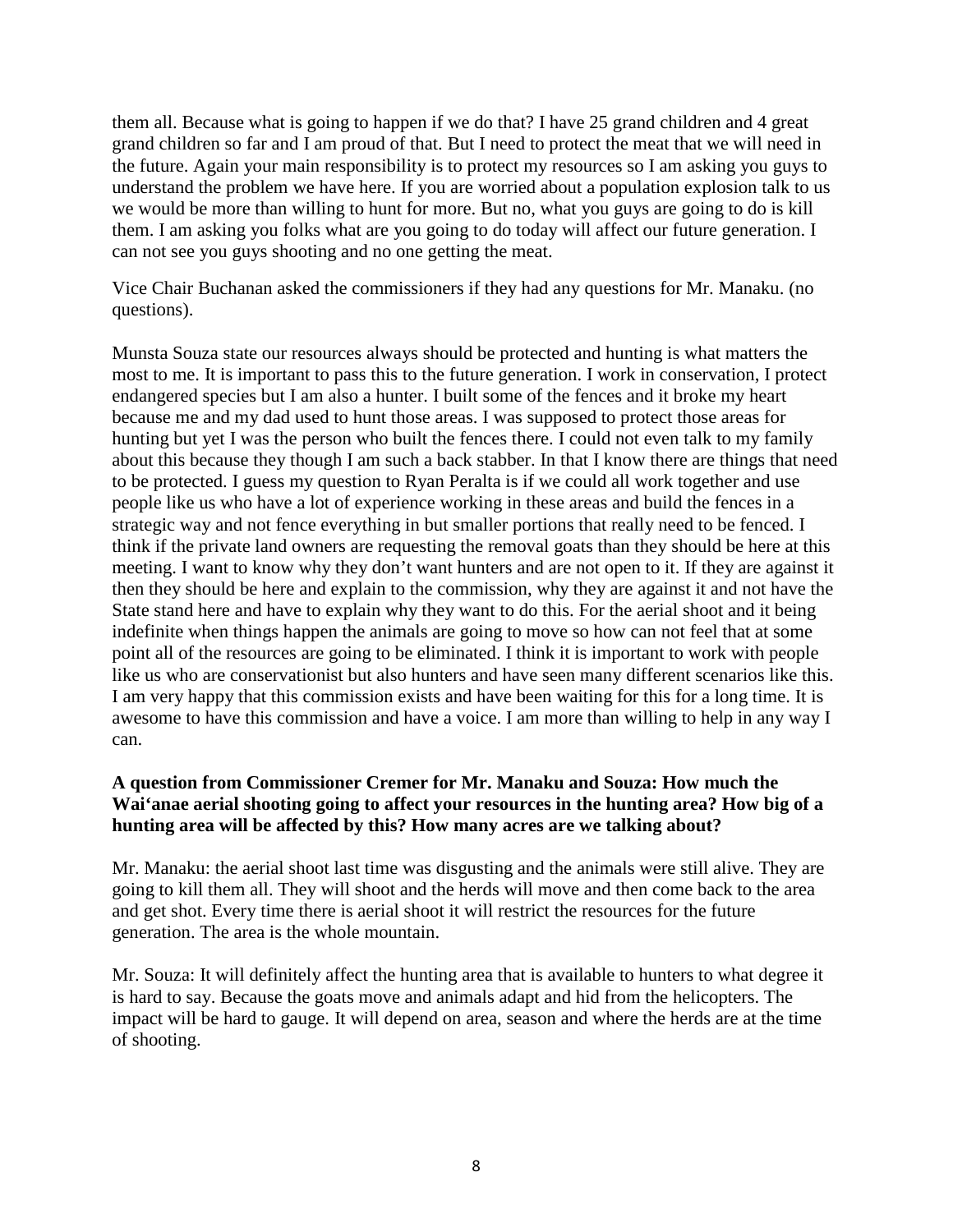Mr. Peralta: Most of the areas that we are treating is not a public hunting area. The only public hunting areas that we are treating are Mokolea FR and Waianae Kai FR. Only the top part of these areas will be targeted and only goats and not pigs will be targeted.

**Commissioner Cremer asked what the reason was to shoot in the hunting areas?** Waianae Kai FR is right next to Makaha and there are hundreds of herds there and the hunter data sheets show that there is no take what so ever. We look at that and we see how many animals the hunters get and we know there are a lot of animals there. The public says to get them access to these areas and let them salvage the meat and we said ok. The aerial shooting is the only way we can have a positive impact on watershed because half of the mountain if a public hunting area and the other half is board of water supply and the animals will move from one side to the other. Commissioner Cremer adds that, I think the number of take is incorrect, because a great number of hunters are not recording their harvest because they are worried about the state wanting to do animal control if there are too many animals are being harvested. We need to emphasis this at our hunter education courses a lot that it is important for hunters to record their number of take.

**Commissioner Timko asked: If you are going to do animal eradications quarterly, could you not do controlled hunts (with the goat hunters) quarterly?** Of course the public hunting areas will remain open and the hunters can go hunt when they want and the hunting days are now daily (in the past they were only over the weekends and holidays). There is nothing stopping the hunters to go up there daily and there is access.

**Commissioner Ruidas askes: How many animals are on the board of water supply land? Are they doing any animal controls on their lands? Can we get access for hunters on these lands?** Mr. Peralta - the majority of animals are on their land the animals on the board of land water supply and they do not do any animal controls. Mr. David Smith adds that the State has been trying to get access for hunters on Makaha for years but they have not been successful. We can maybe work on that again.

Mr. David Smith goes back to Commissioner Cremer's comment about hunters not wanting to record their harvest data. If we do not see anyone taking anything then we have to go in and do animal control or sometime the opposite we have to close the area and drive up the numbers. What we can do here is to come up with a better system for reporting that hunters would buy into, maybe a more anonymous system it would be good to have a discussion with the commissioners and the hunters to figure out what would be a better way to report what they are taking, how can they feel comfortable and how can we get better data on that.

A representative from Hunting, fishing, farming Association stated: we stand against aerial eradication and we also believe that what you kill is what you take. Do not leave any carcasses in the forest and we stand by that.

**Vice Chair Buchanan stated: we have more questions than answers right now. We have written a letter (handed out at the beginning of the meeting) addressed to the Board of Land and Natural Resources that we would like to submit to the Board about the subject matter of the aerial shooting specifically the one in Wai'anae but more generally eludes to the Oahu aerial shooting Project.** We understand that this is the first aerial shoot on Oahu and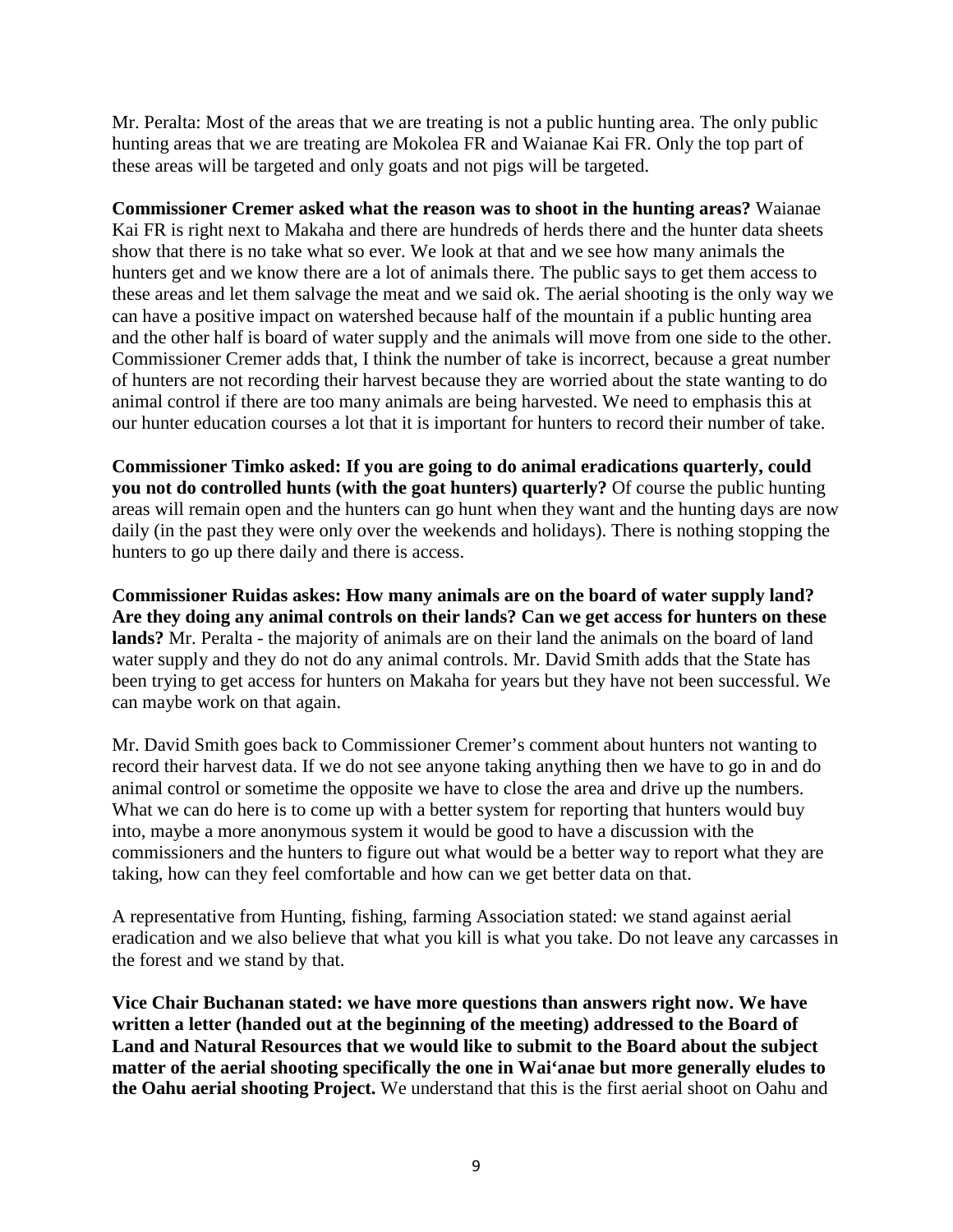that there will be more coming up. Peralta confirms that this is the first one that they are doing and that the military has done them in the past. In the letter we are talking about the following in summary:

"At the June 19, 2017 GMAC meeting agenda item 9, was a briefing by DOFAW about aerial shooting policy and the Wai'anae Mountains aerial shoot plan for the control of feral goats. Commissioners appreciated the briefing and request the opportunity to further review the policy and the shoot plan for the Waianae Mountain. GMAC realizes that the Department has been working for several years on a programmatic aerial shooting plan for Oahu. GMAC understands and supports the mandates of the department to protect public trusts lands and its biodiversity. GMAC acknowledges the hard work by the department to add aerial shooting to their list of management "tools" for ungulate control. In order for GMAC to carry out its duties stipulated in HB 1041 with reference to "Assist the department on policies, plans, and procedures related to the control of game mammals, including aerial shooting activities by the department and its contractors". GMAC humbly request that the Board place a "hold" on the Waianae aerial shoot plan until the GMAC can further review the department's policy and obtain information and clarification from DOFAW on Commissioner's questions".

Vice Chair Buchanan adds: The session today is not enough to answer the cultural questions that I personally have and to actually more of a strategic type of engagement between the commissioners and the staff members on the particulars of the plan.

"To expedite this request GMAC proposes the following to the Board:

- GMAC may convene a committee to meet with department staff to discuss community and commissioner's questions and concerns.
- Following a meeting(s) the committee will present findings and recommendations to GMAC for approval and submission to the Board for consideration/action.

GMAC hopes the Board is amenable to our request and sincere proposal to discuss one of the most controversial issues facing the department and GMAC.

GMAC looks forward to working collaboratively with the Department to enhance and maintain sustainable public hunting opportunities for subsistence and recreational purposes of critical importance to our state and our people".

Vice Chair Buchanan Continues: What the chair would like to ask the commissioners is to decide if they would like to move forward with submitting the letter to the Board and put a hold on the aerial shoot so that we can all work together and come up with more strategic ways to go about this. We have an Oahu commissioner that is willing to put his time into this. It would be good to see if we have other alternatives to the aerial shoot. These alternatives are not really clearly vetted out within the plan. In these type of cases I always suggest that the Department, or the agency that is proposing the action move with the precautionary principal, when you really don't know what the long-term of the action will be than you should move with cation and if it something as big as this where you might be restricting the rights of cultural practitioners,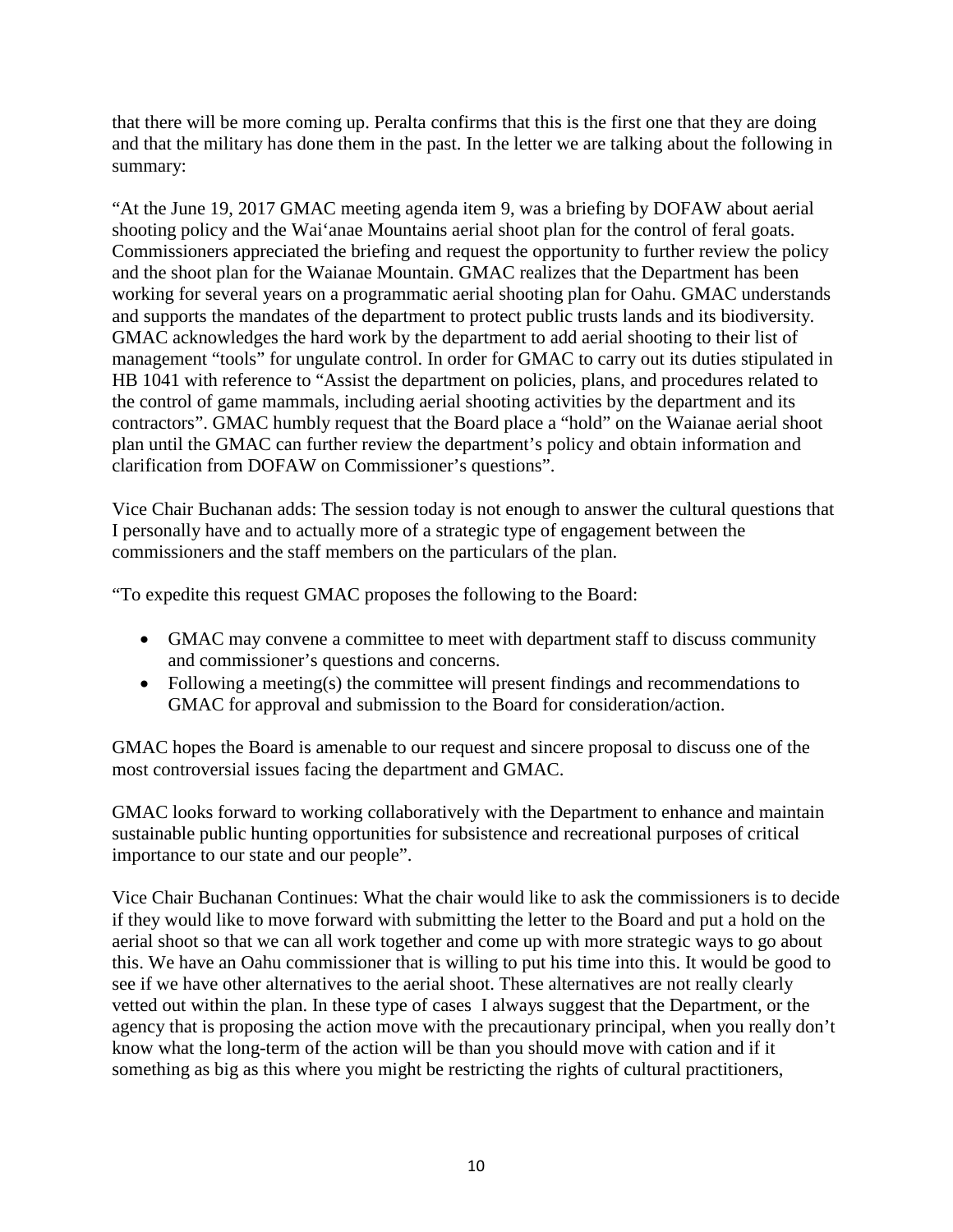because of I have not seen the base line population studies, our data collection is not the best, we rely on arbitrary type of data collection that is provided voluntarily by hunters.

Vice Chair Buchanan asks the commissioners if this is something that they would like to act on today and if it is than they can sign off on it and send it to the Board.

*Commissioner Cremer makes a motion to move forward with this and submit the letter to the Board of land and natural resources. Commissioner Jury seconds the motion. No discussion. Vice Chair Buchanan asked all those in favor to raise their hand. Commissioners who raised their hand were:* 

*Vice Chair Buchanan, Commissioners Jury, Ruidas, Timko, Cremer and Kohatsu*

*Mr. David Smith abstained.*

*The motion carries.*

Vice Chair Buchanan asks the commissioners if they wanted to form a committee to move forward with this. We can also go out of this commission to get experts. But it is usually not a very large committee. We can only have to commissioners in this committee. Both commissioners Jury and Timko volunteer for this. At least 3 other Oahu people should volunteer for this committee. Katherina from sustainable hunting of Hawaii, Mr. Manaku (Cultural Practitioner) and Mr. Souza (Hunter and conservationist). – CHECK & CONFIRM.

Mr. Peralta state: it would be good to keep the neighborhood meetings in the loop as you all meet because they are all like-minded people with similar philosophies. I can forward you their contact information. Vice Chair Buchanan states that it would be the hope of the Chair that this committee would be more focused. I hoping to see more of the technical type of the plan discussed during the strategic meetings and will be willing to asking for maps and more spatial data and other information that is currently not provided.

*Commissioner Cremer makes a motion to accept the two committee members and Commissioner Ruidas seconds the motion. Vice Chair Buchanan asked all those in favor to raise their hand. Commissioners who raised their hand were:* 

*Vice Chair Buchanan, Commissioners Jury, Ruidas, Timko, Cremer and Kohatsu*

*David Smith abstained.*

*The motion carries.*

----Break Time (5 min)----

ITEM 4. Additional follow up questions on the various presentations and briefings that took place during the June 19th GMAC meeting from Division of Forestry and Wildlife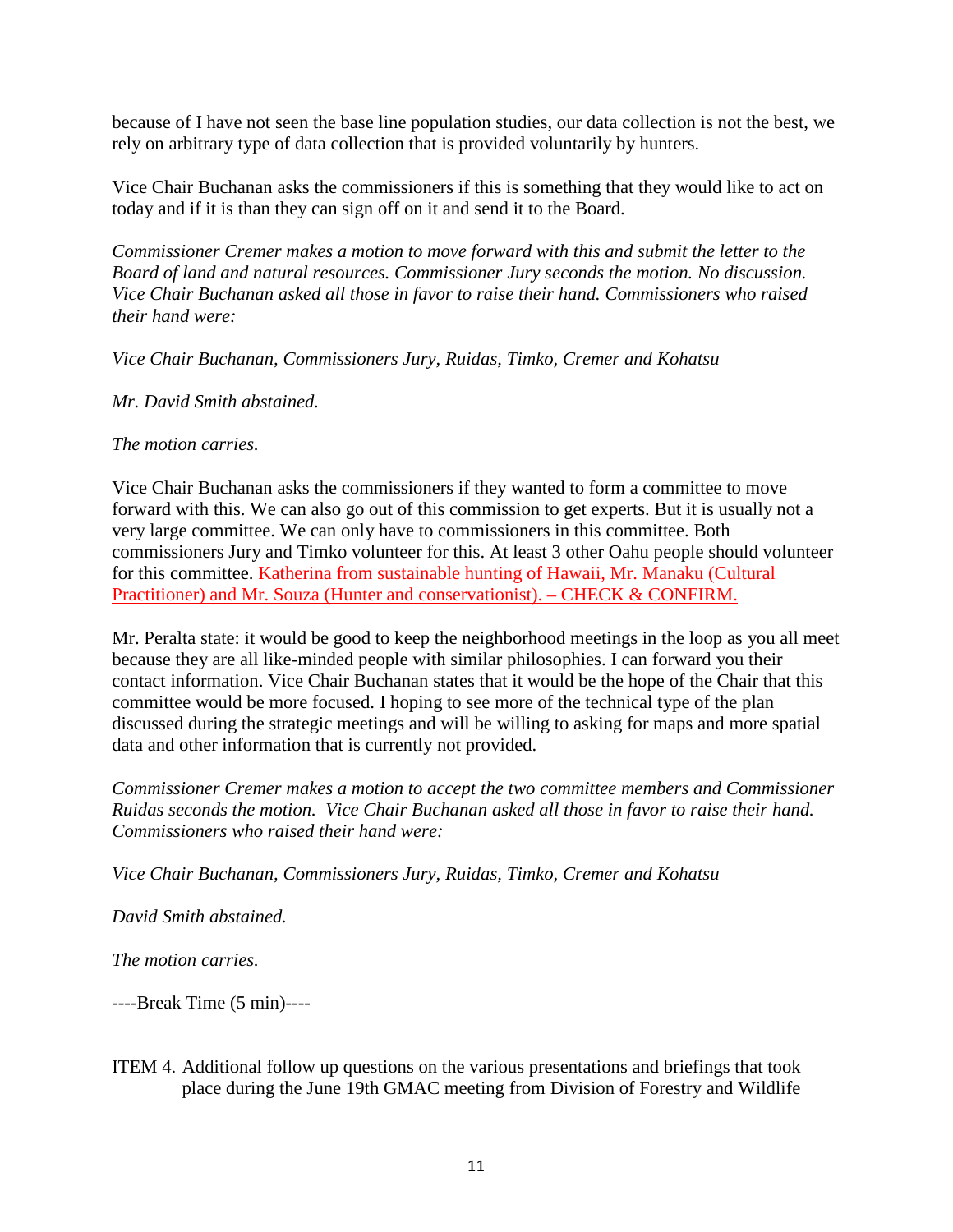(DOFAW) programs (Wildlife, Forestry, Native Ecosystem Protection and Management, Na Ala Hele) and Hunter Education Program.

Vice Chair Buchanan asks whether the commissioners had any questions/discussions in regards to ITEM 4. Commissioner Jury states that after the presentations at the last meeting he reached out to the hunter education program staff and plans to attend one or two of the classes. He also encourages the other commissioners to connect with them.

Commissioners did not have any questions.

Vice Chair Buchanan asked the commissioners if they had the maps from Jan Pali's presentation (Forestry) and the commissioners did not. She encouraged the commissioners to contact Dr. Honarvar in the future to let her know that they would like to have a hard copy of the emailed materials at the meeting. Vice Chair Buchanan than suggested that ITEM 4 be moved to next GMAC meeting.

ITEM 5. Discuss and initiate the creation and prioritization of a comprehensive list of hunting and wildlife related issues per district.

Vice Chair Buchanan suggested and asked Dr. Honarvar that we take the statements that each commissioner had given on June 19<sup>th</sup> GMAC meeting as a starting point for creating a comprehensive list of hunting and wildlife related issues per district.

**Commissioner Cremer – One of my main concerns on our island that I like to put on next meeting's Agenda and get communication about is the status of the DHHL land (Unit A), the lease expires on August 31st.** In the past we have had 15-year lease. We are talking about 13,000 acres of hunting area with majority bird, goat and deer hunting. I am very concerned that we may be losing this area. If we do lose this area, hunting in Kauai will be miserable. According to this document (lease?) CHECK "The first amendment covers a one year period from September 1, 2016 – August  $31<sup>st</sup>$  2017. A longer-term disposition shall be considered in the near future before August 31st 2017 end date". If DHHL does not want to renew the lease is there anyway that we can work collaboratively with them, where we still can coexist as far as being able to hunt on their lands with you state being able to enforce it? What is the status on the renewal of this lease? and why is DLNR asking for 1 year lease instead of asking for a longer period lease?

**Vice Chair Buchanan asks commissioner Cremer if there are any beneficiaries from DHHL that are also concerned about this? From a beneficiary perspective?** Commissioner Cremer – the last I spoke to the beneficiaries at the beneficiary meeting, had 57 beneficiaries at the meeting and a lot of the beneficiaries that use that land were never invited or known about it. Vice Chair Buchanan – Ok, that is not the Department's concern. Commissioner Cremer agreed. Commissioner Kohatsu – From what I know about Kipuka Ainahou, every lease has to go through a beneficiaries consultation, there was a movement within the beneficiaries, perhaps rightfully so. They were upset and asking why the Department is giving leases to non-Hawaiians and non-beneficiaries. Perhaps there has to be a benefit to the beneficiaries and not just for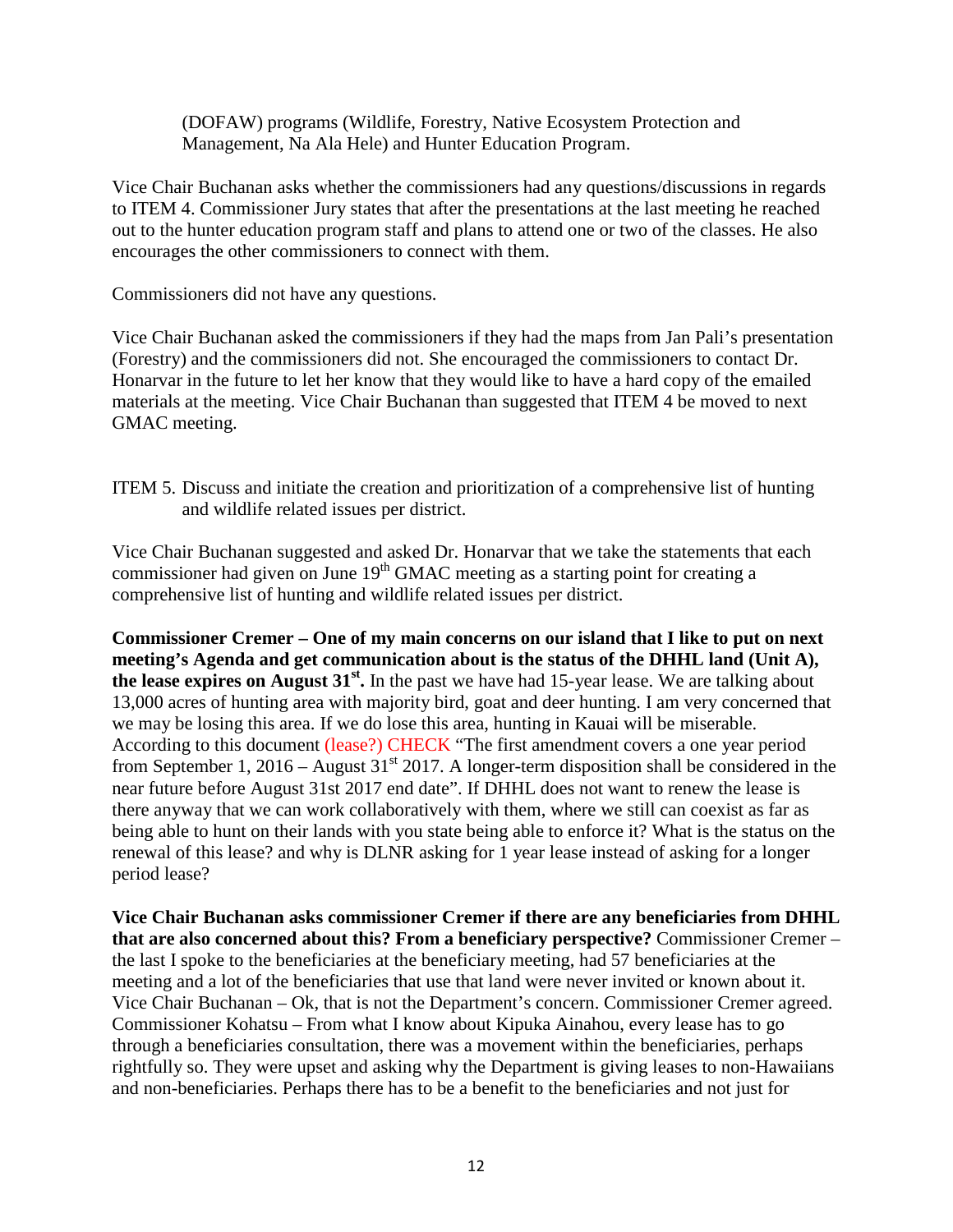hunters. Perhaps DOFAW's presentation to them should include: What is in it for the beneficiaries? How is this a better situation than they are currently in? Or what "not to do anything approach" would mean for them? In our case at Kipuka Ainahou, we do not have a lease anymore and there is no hunting in that section. There is poaching and a lot of gun fire. Bird watchers complain about the gun fire regularly. If we do nothing that land will be taken over. I do not think that the beneficiaries understood that and the presentation did not get any of that across. This is what I saw and what killed that lease. It was the beneficiaries being upset and the hunters didn't state their case very well.

**Vice Chair Buchanan asks commissioner Cremer if there is an economic issue with the lease being 1 year versus more?** commissioner Cremer – what is the Department willing to invest in a lease that is year to year versus a 15-year lease? We are talking about maintenance fees as far as roads, fire control, signage, infrastructure and more.

Vice Chair Buchanan asks if commissioners have any questions and if not than should we entertain a motion to write a letter for clarification purposes to the Department and also maybe a letter to DHHL on behalf of the board because we all represent our islands and not only subsistence and beneficiaries but also for recreational purposes.

*Commissioner Cremer makes a motion to write a letter to BLNR and DHHL. Vice Chair Buchanan added- to ask for clarification and where we are in the process and to state our concern about the loss of PHA and there was a second to the motion.*

Ryan Kohatsu added – There has to be a benefit to the beneficiaries. This was the reason that they stopped the lease in Kipuka Ainahou. I am not taking any sides just stating what happened. The whole meeting is available online on youtube. Vice Chair Buchanan – there is some historical issues that I am aware of happened on the big Island and I am not sure if they are having the same issues on Kauai. Commissioner Cremer added that some of the beneficiaries want to make hydro plans to start to make homesteads for raising crops. But to develop that land and to be able to make it sustainable to farming is very hard. The land is dry, rocky, steep and the roads (if not for the state) will be gone. I don't know if DHHL would have the money to maintain the roads or the ability to police that area.

Mr. David Smith – We have explained these concerned to DHHL and we are close to get some kind of an agreement but may not be 15 year agreement. We are trying to work out some kind of compromise and it is getting by the beneficiaries. Commissioner Cremer – does DHHL has a long term plan for that area? Mr. David Smith – I do not think they have a long term plan, a lot of this is due to the push back from the beneficiaries.

*Vice Chair Buchanan asked all those in favor of the motion to raise their hand. Commissioners who raised their hand were:* 

*Vice Chair Buchanan, Commissioners Jury, Ruidas, Timko, Cremer and Kohatsu*

*David Smith abstained.*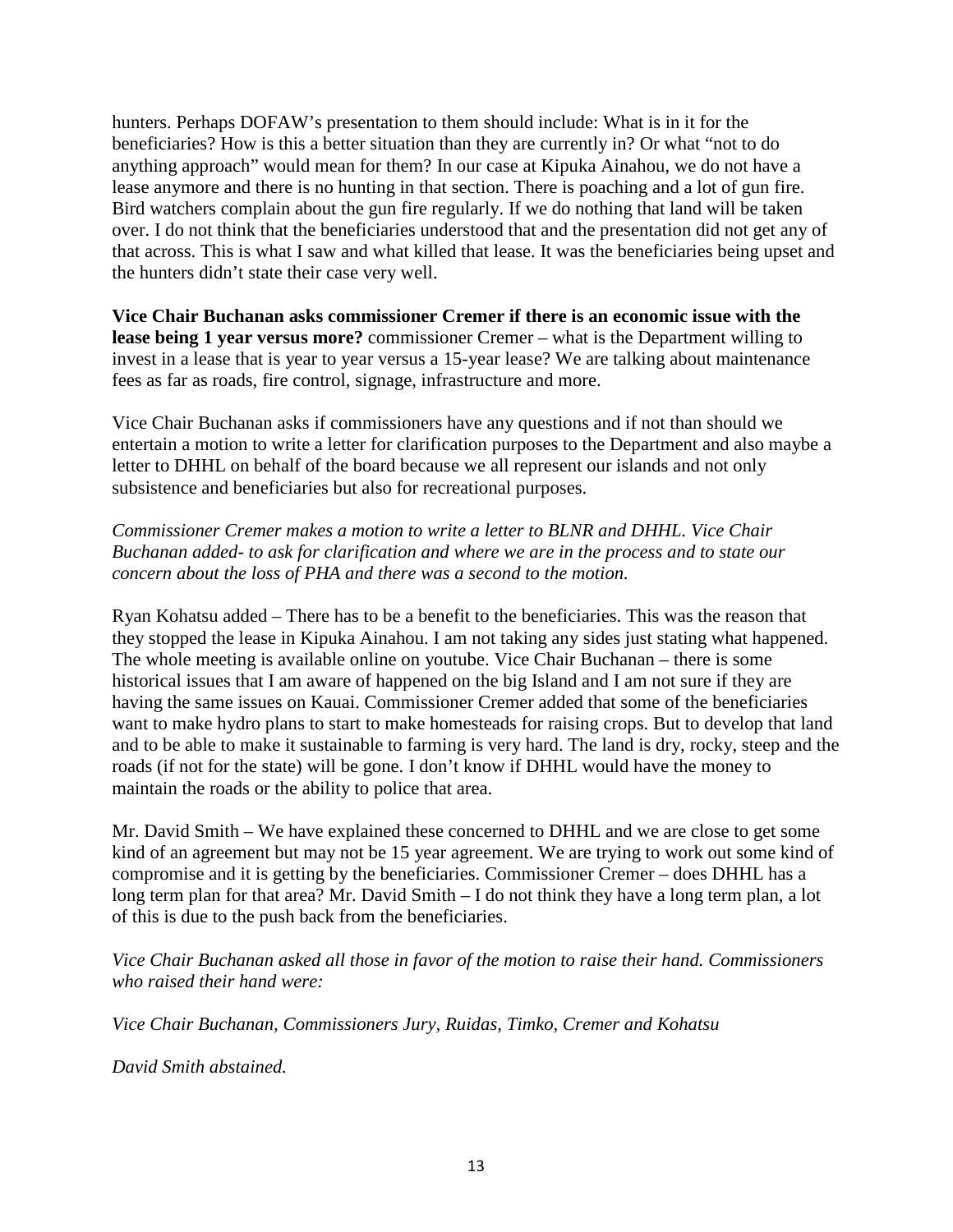### *The motion carries*.

Vice Chair Buchanan asks the commissioners if there are other concerns and issues that they like to mention now so that it can be included on the comprehensive list of hunting and wildlife related issues per district. Also they can be emailed to Dr. Honarvar so that she can put together a list.

Ryan Kohatsu – 1) There is a draft of a Game Management Plan for the Island of Hawaii following up with the management plan should be a priority; 2) Poaching is a great concern to hunters. On the mainland they publish the violations that they catch perhaps we should be thinking similarly here and maybe publishing DOCARE violations that have to do with hunting on PHA; 3) better data collection needed. Checking stations are too far and perhaps start asking volunteers to man the check stations would help; 4) Look for cooperative GMA's for public hunting.

Commissioner Cremer – One of the most important things that we have to do is to know how many animals we have of each species on each island. Without this type of information we can not even start working on a management plan in the state of Hawaii. We also need to stop the poaching to get accurate numbers.

Vice Chair Buchanan – It is very important for the commissioners to learn more about all that DOFAW does in order to work collaboratively and efficiently with them. It is important for the commissioners to know where these priority areas are on their island and to work with staff on how they can enhance and protect those areas.

Vice Chair Buchanan – On Molokai hundreds of acres have been fenced to keep deer out. All the patterns of their migration has now changed and now you add a number of high energy projects (for instance solar and farms). Taking all this into account, so why are there any bag limits? why do you have hunting closed? Hopefully we can work with our district manager on this. We are organizing adhoc hunting the Aha Kiole which is the cultural community of Molokai there was already a meeting with 100 people in attendance. We want to start creating grass roots and than bringing the Department in as partners. And to work together on revising rules, maybe?

Vice Chair Buchanan – I am aware that Maui, Oahu and the big Island all are working on a draft management plans. Is the Maui management plan close to be released? John Medeiros responds that they are still working on it. Shane DeMattos askes which draft management plan is Buchanan referring too because there are a lot of different management plans from different programs under DOFAW. Vice Chair Buchanan – this is exactly the issue that the commissioners do not know everything that DOFAW does. We need to know from the Department side what their priorities are, what actions they take for hunting related projects. Buchanan stated that projects under DOFAW are mainly focused on wildlife and not so much on hunting related projects, based on what James Cogswell presented at the first GMAC meeting. A lot of the funding and priorities goes too or gets deferred to other projects that are the opposite side of our mandate. The Department needs to be focusing more on balancing this so that it can benefit the other priorities and mandates as well.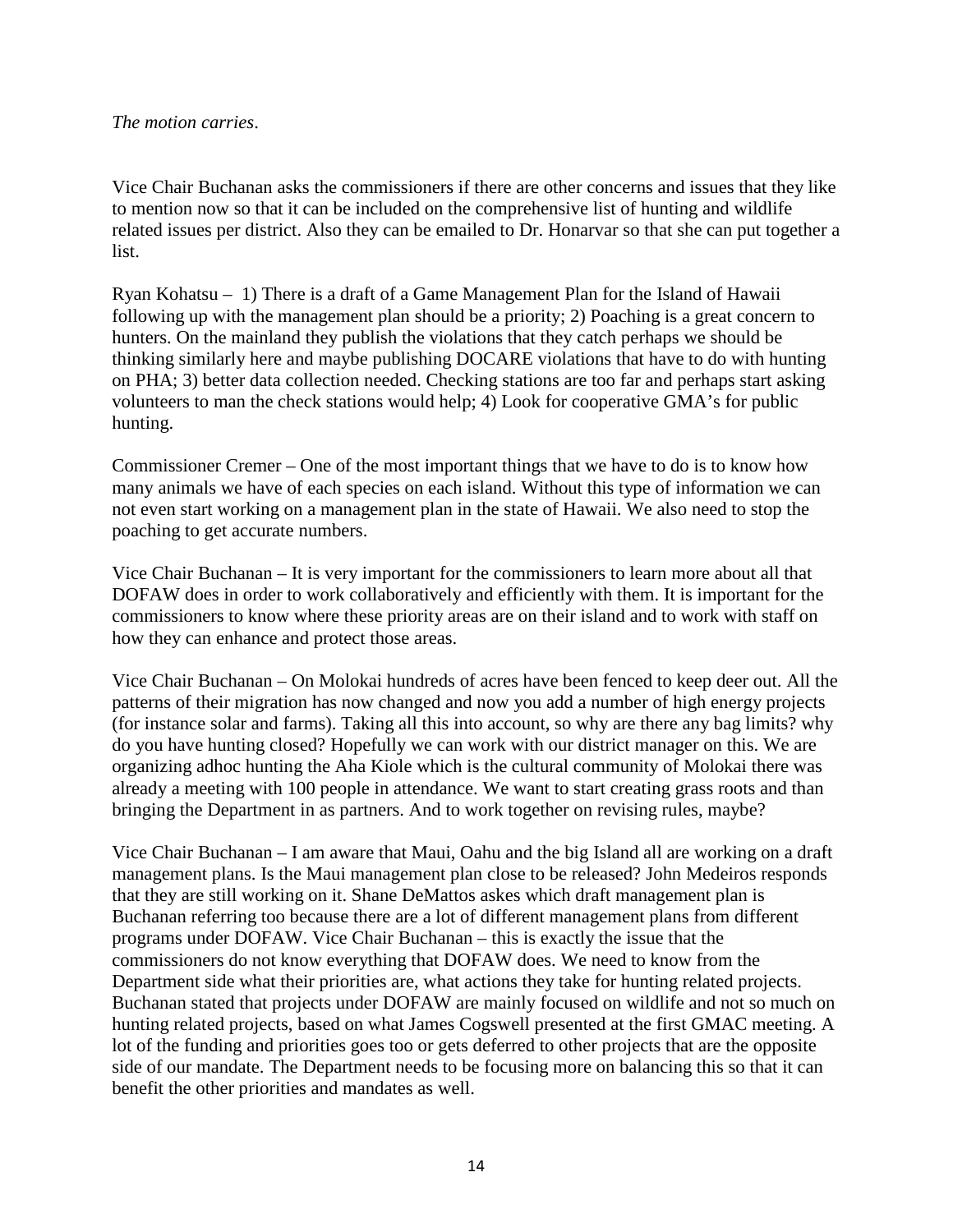Emma Yuen – NARS is a part of DOFAW. A lot of the funding we get from the Feds is for a specific program (for instance for endangered species). It is not necessarily discretionary for us to move around funds that are for endangered species to hunting. Vice Chair Buchanan agrees and adds that in this case the Department needs to even work harder to bring more funds to programs that are underfunded like the hunting program.

Vice Chair Buchanan refers to the minutes from the June 19, 2017 GMAC meeting where James Cogswell (Wildlife Manager) talked about different wildlife programs and projects. She is disappointed that there are not that many hunting and game programs and projects currently under DOFAW. Mr. David Smith adds that this might have been a result of messaging. The majority of the state's forest reserves are open for hunting and there is a lot going on hunting areas and with game.

Vice Chair Buchanan – I can not help to think about hunters in Hilo, when they got Puu Maka Ala re-designated it just killed them the hunters felt that they were left lands that were not sustainable for hunting and the state took the best of the best. It is hard for me to argue because I am a conservationist as well.

Commissioner Cremer has hunted at Puu Maka Ala for the last 20 years but not every year. The designated hunting area there is not worth much. I hunted there 3 years ago and I walked for 10 miles before going into a encloser that they say there is still hunting available before we could catch a pig. The area does not have many animals, is over grown, there are a lot of buckets and metal pins and all kinds of stuff was left behind after building the fence. If you are going to fence for us like that at least fence it in areas that you can maintain it instead of letting it grow and let the invasive species take over our native forests. You are fencing but are not able to maintain it. Mr. David Smith suggests that the commissioners should go on field trips and take a look at these areas.

Commissioner Kohatsu – At the back of the PR grant proposal there was a section that gave each area a designation (hunting/conservation/game enhancement and so forth). An issue that was discussed for years was if an area is designated a game production area can we than enhance game by using state monies and not federal monies since there are section 7 issues. If you designate an area where we can keep game, can I do anything to actually keep them there versus they just exist by accident. That has been the sentiment for many years. It is only a matter of time till more funding is available to fence and eradicate some more. We can put on a piece of paper what we want to put but than do nothing about it and pick and choose only the sections that you want to do. State has this dual mandate but they have chosen to work heavily on one and not the other. Commissioner Cremer adds that on Kauai bag limits are increased and some unites you can hunt in every day without any reason. Commissioner Kohatsu - I personally do not have a problem with no bag limits, if there are tons of game than fine, as long as there is data to support that decision. Mr. David Smith - a lot of time the idea is to provide more access to hunters and if I did not have the data, I would say open it up to hunters and let them figure it out. Because we did not have data that said one way or the other, I did not see a reason why we should put up more restrictions on hunting. My default was to open it up and give hunters more access and let them self regulate which seems they can do pretty well. It does depends on species and the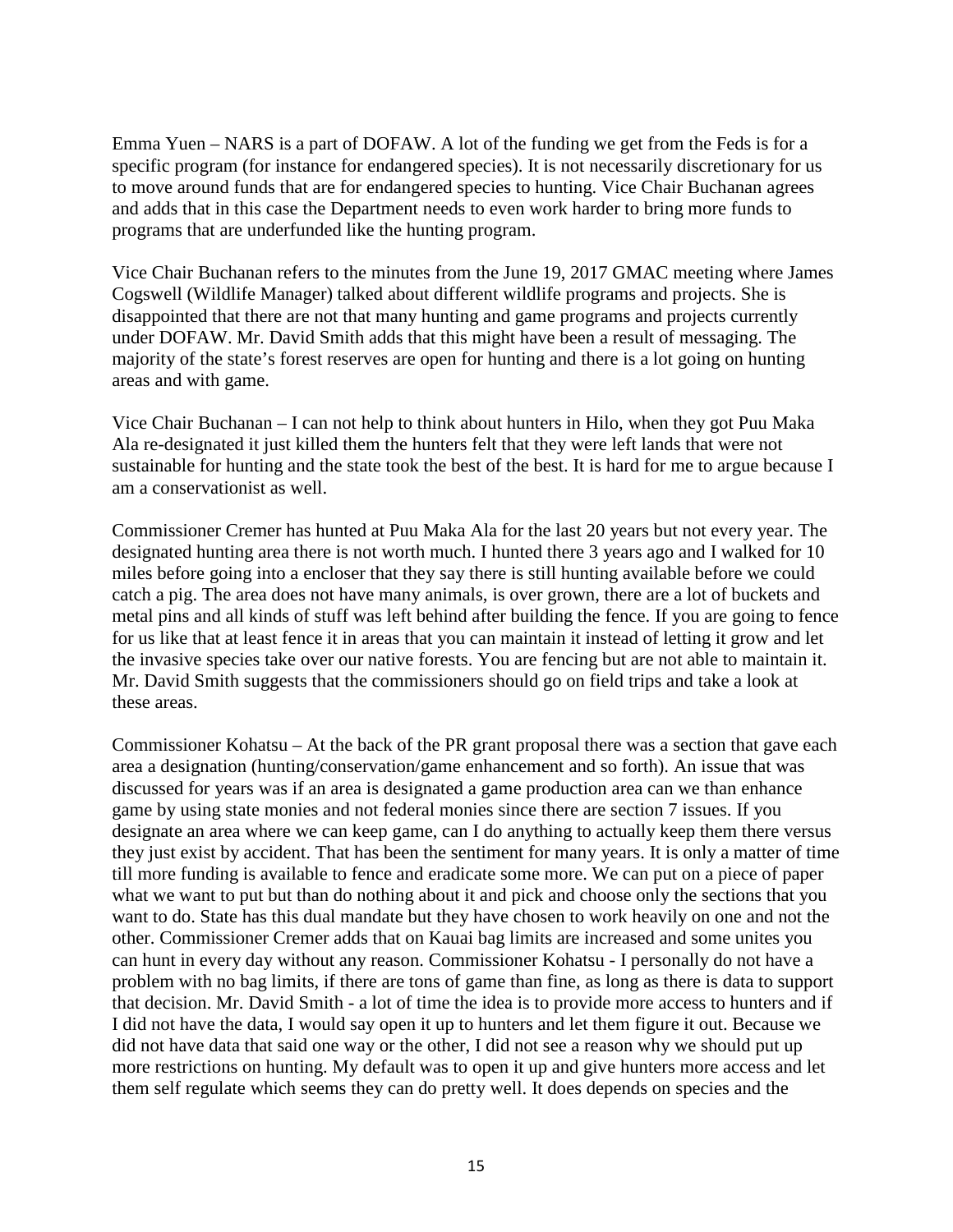location though. Vice Chair Buchanan adds that for Molokai, since we are a small Island our community is going to insist for a population assessment before even thinking about a management plan. Its not easy and it will be expensive to do but needs to happen.

Commissioner Ruidas – On Lanai we have 6 more months on our lease and there is 3 more years on the table that needs to be signed. One of the stipulations on that 3-year lease is writing a 10 year management plan that Pulama Lanai has requested. If DOFAW doesn't manage to put together this plan the public hunting land lease will not continue and we will lose our hunting. What we need is financial support to get the Maui staff all the support they need to formulate the management plan. This is the last extension and without a management plan we will lose this land. Mr. David Smith said: "I am sure we can do that".

ITEM 6. Future trainings and workshops for the commissioners.

Vice Chair Buchanan – suggest doing a workshop by Richardson law school for cultural studies to come in and do a workshop (Contact person Professor Malia akula CHECK & CONFIRM and Melanie Mckenzie).

Betsy Gagne - In January they do a workshop for all boards and commissions at the Richardson Law School and we will make sure you all get on the mailing list for that. This training is now required by law for all boards and commissions both at the state and county level. There is also a handbook on Hawaiian rights which is a very useful reference.

Mr. David Smith recommended site visits for commissioners in order for them to get familiar with different sites and talk about all kinds of issues for a specific piece of land.

ITEM 7. Set future meeting schedule and potential Agenda items.

Meeting time will be extended because the commissioners felt they needed more time to learn more about different programs and activities and all that DOFAW does. The commission has enough funding to hold 9 meetings in fiscal year 2018 if needed.

Next meeting will be on October 12, 2017 at 10:00 am (at least for 6 hours).

# ITEM 8. Announcements.

Dr. Honarvar stated that the GMAC legislative report is due to the Department at the beginning of September and that she will be working on a draft and will send it to the commissioners for their review and approval.

Commissioner Jury – for the next meeting can we ask the Department to give us a comprehensive back ground of each island and their public hunting areas (what they are working with, issues, activities, priority areas). It would be good to get a presentation 2 weeks ahead of